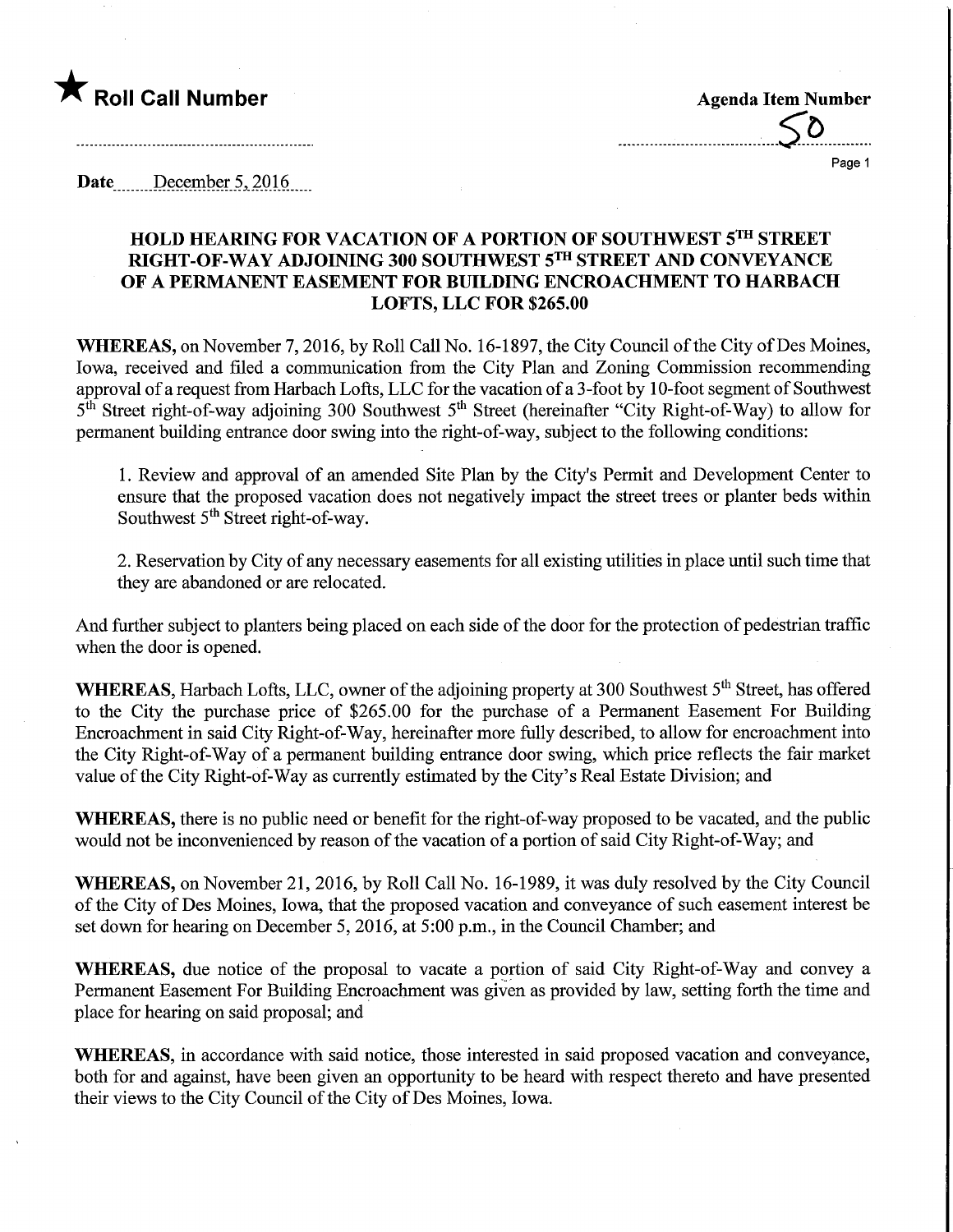## $\bigstar$  Roll Call Number

**Agenda Item Number** 

Page 2

## Date December 5, 2016

NOW, THEREFORE, BE IT RESOLVED by the City Council of the City of Des Moines, Iowa, as follows:

1. Upon due consideration of the facts and statements of interested persons, any and all objections to said proposed vacation and conveyance of the Permanent Easement For Building Encroachment as described below are hereby overruled, and the hearing is closed.

2. There is no public need or benefit for the right-of-way proposed to be vacated, and the public would not be inconvenienced by reason of the vacation of a portion of Southwest 5<sup>th</sup> Street right-of-way adjoining 300 Southwest 5<sup>th</sup> Street, more specifically described as follows:

A 3.00 FOOT WIDE PORTION OF SW 5TH STREET LYING EAST OF AND ADJACENT TO LOT 12 IN THE REPEAT OF PART OF FACTORY ADDITION, AN OFFICIAL PLAT, NOW INCLUDED IN AND FORMING A PART OF THE CITY OF DES MOINES, POLK COUNTY, IOWA, ALL MORE PARTICULARLY DESCRIBED AS FOLLOWS: COMMENCING AT THE NORTHEAST CORNER OF SAID LOT 12; THENCE S15°18'43"E ASSUMED BEARING FOR THIS DESCRIPTION ALONG THE EAST LINE OF SAID LOT 12, A DISTANCE OF 46.00 FEET TO THE FONT OF BEGINNING; THENCE N74°41'17"E, A DISTANCE OF 3.00 FEET; THENCE S15°18'43"E PARALLEL WITH AND 3.00 FEET EAST OF THE EAST LINE OF SAID LOT 12, A DISTANCE OF 10.00 FEET; THENCE S74°41'17"W, A DISTANCE OF 3.00 FEET TO THE EAST LINE OF SAID LOT 12; THENCE N15°18'43"W ALONG THE EAST LINE OF SAID LOT 12, A DISTANCE OF 10.00 FEET TO THE POINT OF BEGINNING.

SAID TRACT OF LAND CONTAINS 30.00 SQUARE FEET.

3. That the sale and conveyance of a Permanent Easement For Building Encroachment within said vacated Southwest  $5<sup>th</sup>$  Street right-of-way, as described below, to Harbach Lofts, LLC for \$265.00, together with payment by such grantee of the estimated publication and recording costs for this transaction, subject to the requirements of the City Plan and Zoning recommendation and the Offer to Purchase, be and is hereby approved:

A VACATED 3.00 FOOT WIDE PORTION OF SW 5TH STREET LYING EAST OF AND ADJACENT TO LOT 12 IN THE REPLAT OF PART OF FACTORY ADDITION, AN OFFICIAL PLAT, NOW INCLUDED IN AND FORMING A PART OF THE CITY OF DES MOINES, POLK COUNTY, IOWA, ALL MORE PARTICULARLY DESCRIBED AS FOLLOWS: COMMENCING AT THE NORTHEAST CORNER OF SAID LOT 12; THENCE S15°18'43"E ASSUMED BEARING FOR THIS DESCRIPTION ALONG THE EAST LINE OF SAID LOT 12, A DISTANCE OF 46.00 FEET TO THE FONT OF BEGINNING; THENCE N74°41'17"E, A DISTANCE OF 3.00 FEET; THENCE S15°18'43"E PARALLEL WITH AND 3.00 FEET EAST OF THE EAST LINE OF SAID LOT 12, A DISTANCE OF 10.00 FEET; THENCE S74°41' 17"W, A DISTANCE OF 3.00 FEET TO THE EAST LINE OF SAID LOT 12; THENCEN15°18'43"W ALONG THE EAST LINE OF SAID LOT 12, A DISTANCE OF 10.00 FEET TO THE POINT OF BEGINNING.

SAID TRACT OF LAND CONTAINS 30.00 SQUARE FEET.